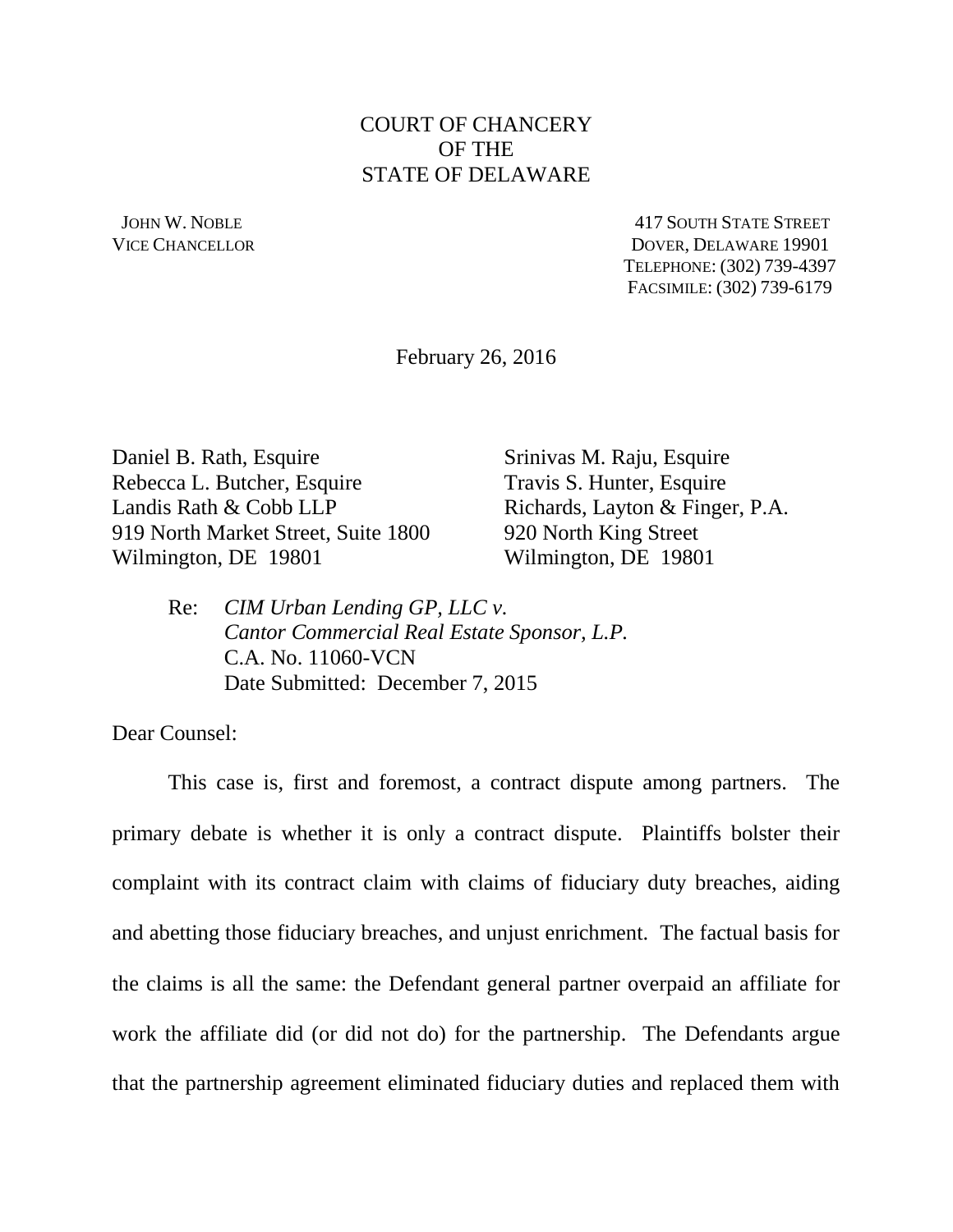contractual standards that sound a lot like fiduciary duties, and that the fiduciary duty claims must be dismissed because they are duplicative of the contract claim. If there are no viable fiduciary duty claims, there can be no aiding and abetting breach of fiduciary duty claims either. Finally, an unjust enrichment claim cannot coexist with a contract claim where the contract claim engulfs the very foundation for the unjust enrichment claim. The contract claim will survive—there is no dispute about that; the facts underlying the other claims, however, are substantially the same. There will be very little, if any, difference in the discovery necessary to move this matter—whether only in contract or with the collection of related claims. Any significant litigation efficiencies would not appear to be dependent upon the outcome of the Defendants' motion to dismiss. Whether the claims can coexist and whether some should be eliminated because they are duplicative are nagging questions of our jurisprudence.

In addition, Plaintiffs have moved to compel responses or supplemental responses to certain discovery requests.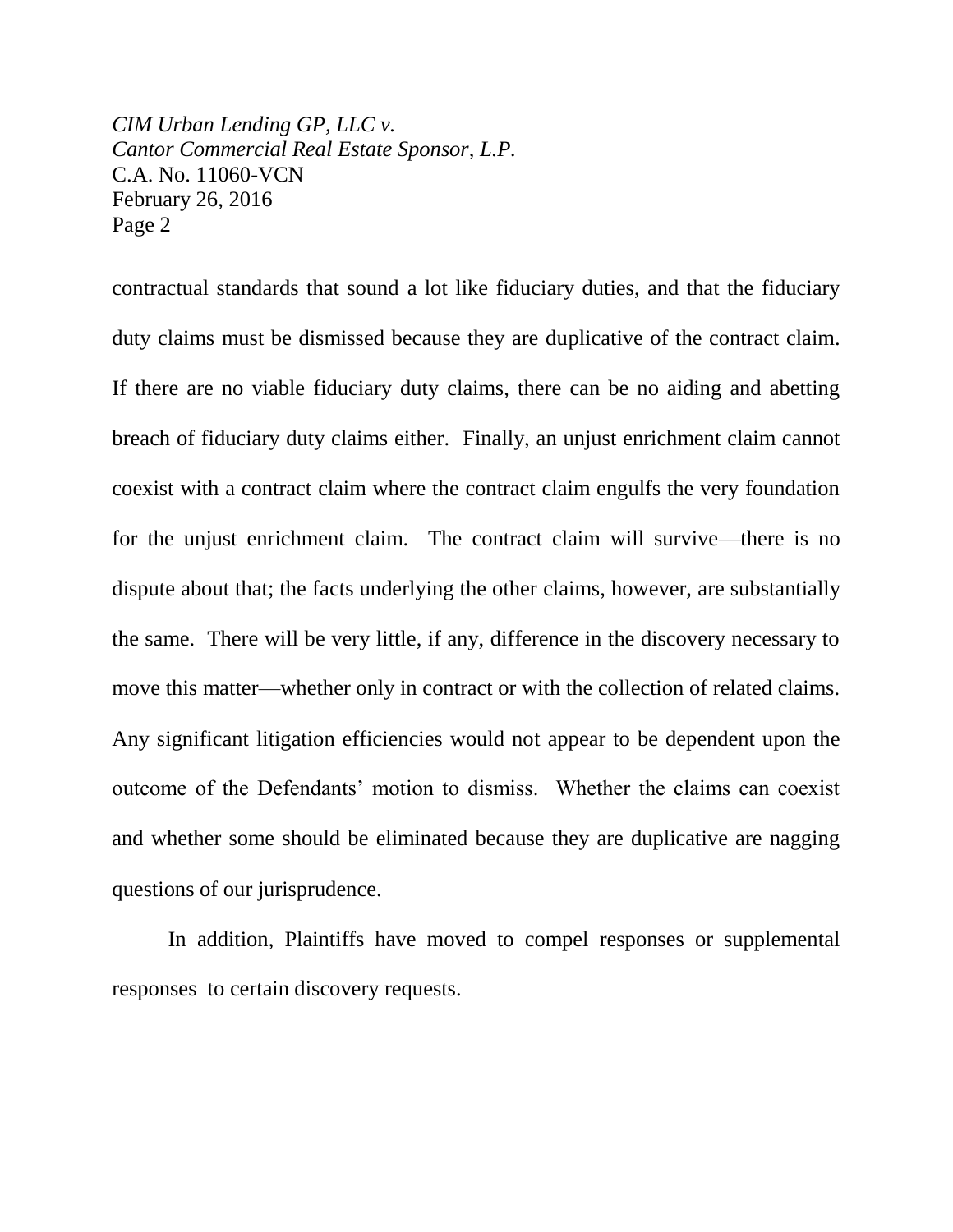\* \* \*

Nominal Defendant Cantor Commercial Real Estate Company, L.P. ("CCRE") originates and purchases mortgage loans secured by commercial real estate and securitizes those loans in commercial mortgage backed securities or participates through them in other such securitizations. CCRE was created by Defendant Cantor Fitzgerald, L.P. ("CFLP") and subsidiaries of CIM Group LLC as a Delaware limited partnership. Defendant Cantor Commercial Real Estate Sponsor, L.P. ("CF General Partner") is one of CCRE's general partners. A few months after formation, Plaintiffs made their initial investments.

Plaintiffs are CIM Urban Lending GP, LLC ("CIM"), CIM Urban Lending LP, LLC, and CIM Urban Lending Company,  $LLC<sup>1</sup>$  Their claims are brought individually and derivatively on behalf of CCRE.

The Second Amended and Restated Agreement of Limited Partnership (the "CCRE LP Agreement")<sup>2</sup> prescribes the relationship among the Plaintiffs and

<sup>&</sup>lt;sup>1</sup> "CIM" sometimes refers to all plaintiffs.

 $2$  Verified Compl. ("Compl." or "Complaint") Ex. A.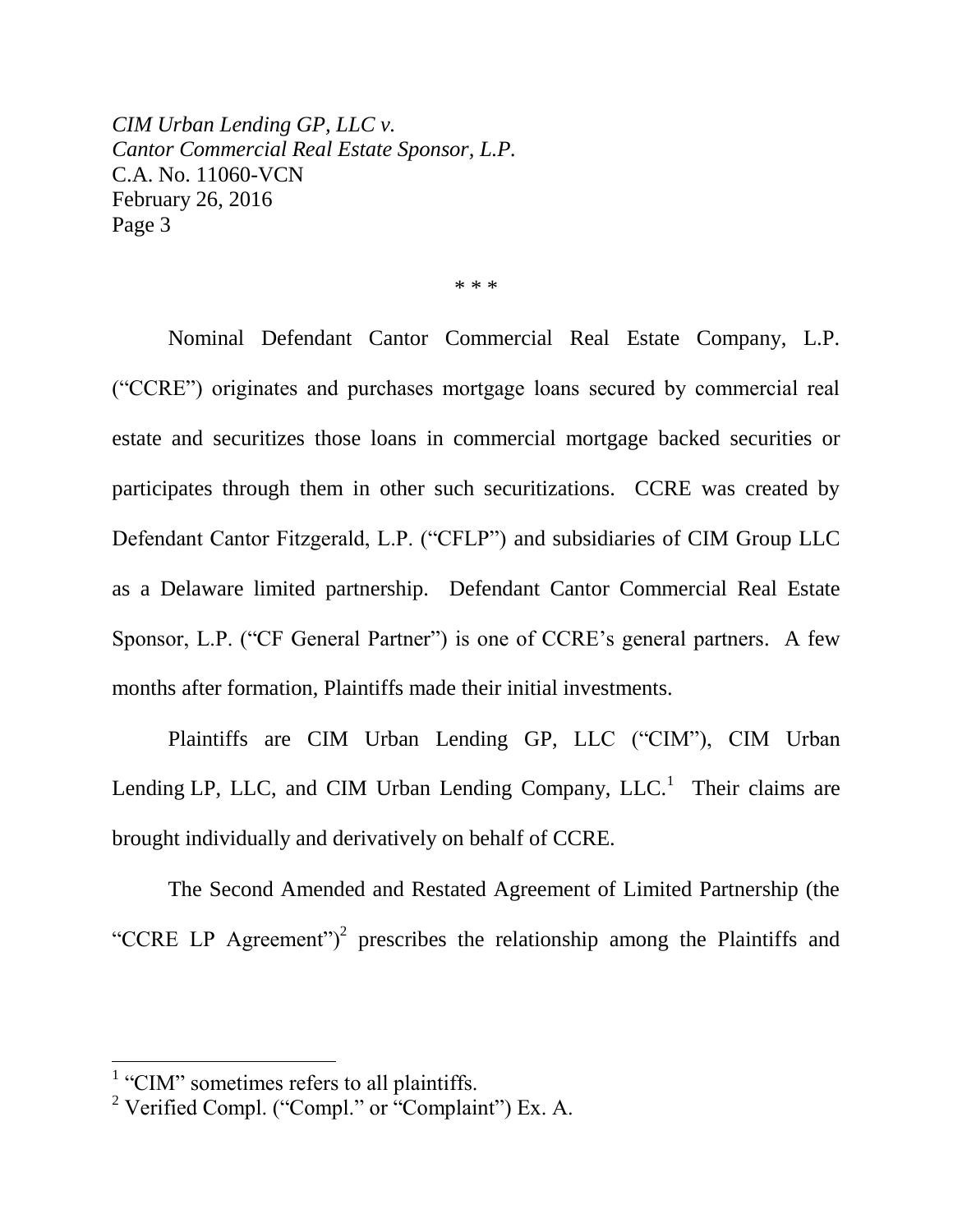Defendants as general and limited partners of CCRE. CF General Partner directs the operations of CCRE.

By Section 9.8(b) of the CCRE LP Agreement, CF General Partner is authorized to retain its affiliates to "provide any services other than Support services, including, without limitation, hedging transactions, securities underwriting and financial advisory services" for CCRE. CIM can find additional protection in Section 9.8(b) which requires that "any compensation paid to such service provider will be at competitive market rates charged by first-class unaffiliated service providers." CF General Partner has used an affiliate, Cantor Fitzgerald & Co. ("CF & Co.") to provide securities underwriting services.

That brings us to the core of the dispute. CIM alleges that, without its knowledge, CF General Partner "has caused CCRE, without the requisite disclosure to and approval by . . . CIM . . . to enter into an arrangement under which [CFLP] has charged CCRE blatantly improper 'underwriting fees' in connection with [thirty-five] of the [thirty-six] securitizations to which [CCRE]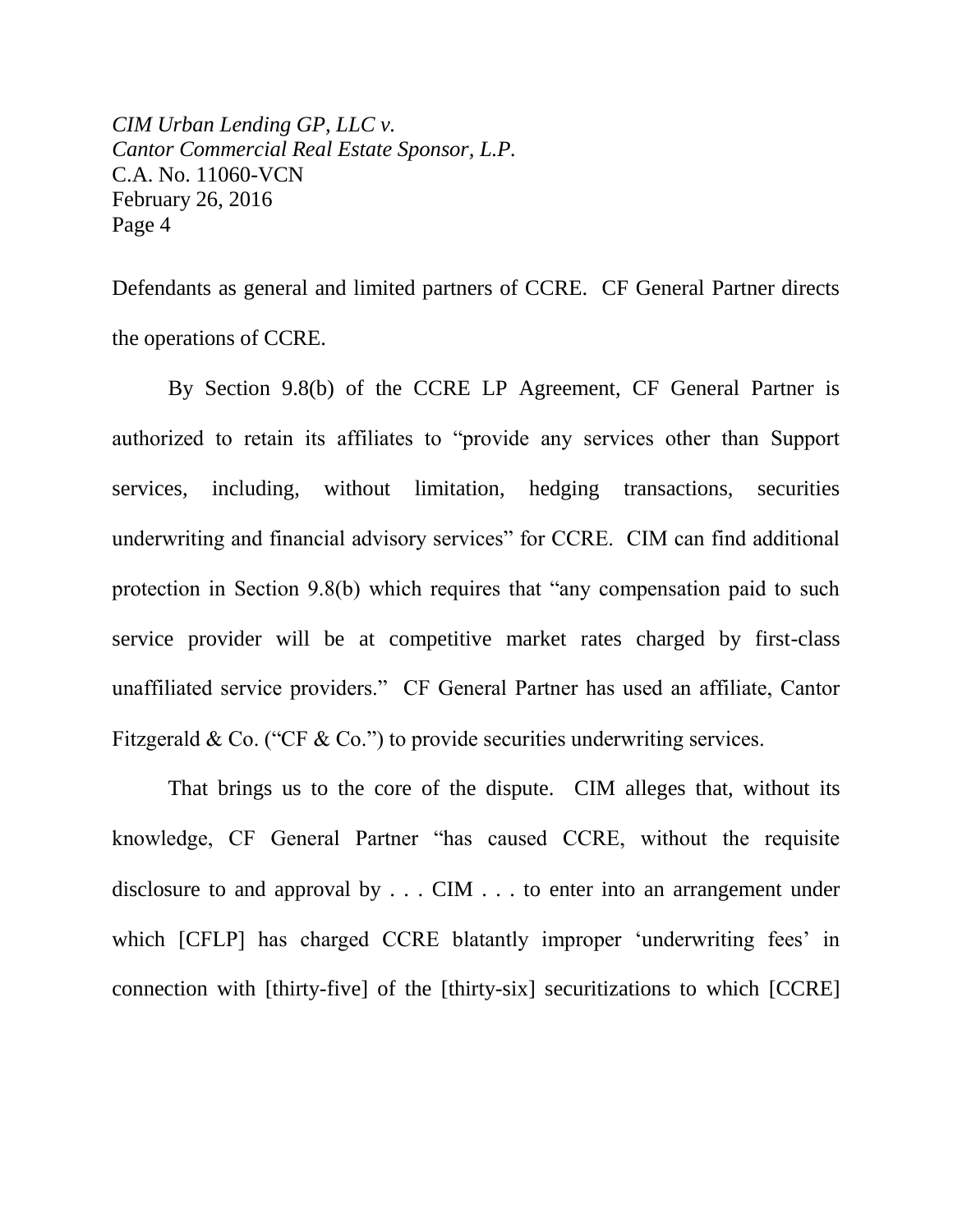contributed loans from its inception through October of  $2014$ .<sup>33</sup> CIM also claims that CF General Partner has failed, despite requests, to provide to it information to which it was entitled.

\* \* \*

Plaintiffs have structured their Complaint in four counts. First, there is a claim for breach of contract against CF General Partner because it paid fees to CFLP for underwriting services on terms that were "above market and have not been approved by the CIM General Partner<sup>34</sup> and for a failure to provide proper documentation and information as required by Section 3.5(b) of the CCRE LP Agreement.<sup>5</sup> Although the Defendants have moved to dismiss, they do not now contest the contract claim. That, however, leaves the other three claims for consideration. In the second count, Plaintiffs bring an unjust enrichment claim against CFLP because it received "grossly inflated 'underwriting fees' that violate" the CCRE LP Agreement.<sup>6</sup> In the third count, Plaintiffs assert a fiduciary duty

- $^{4}$  *Id.*  $\sqrt[4]{86}$ .
- $^5$  *Id.*  $\overline{\P}$  88.
- $^6$  *Id.*  $\overline{\P}$  96.

<sup>3</sup> *Id.* ¶ 30.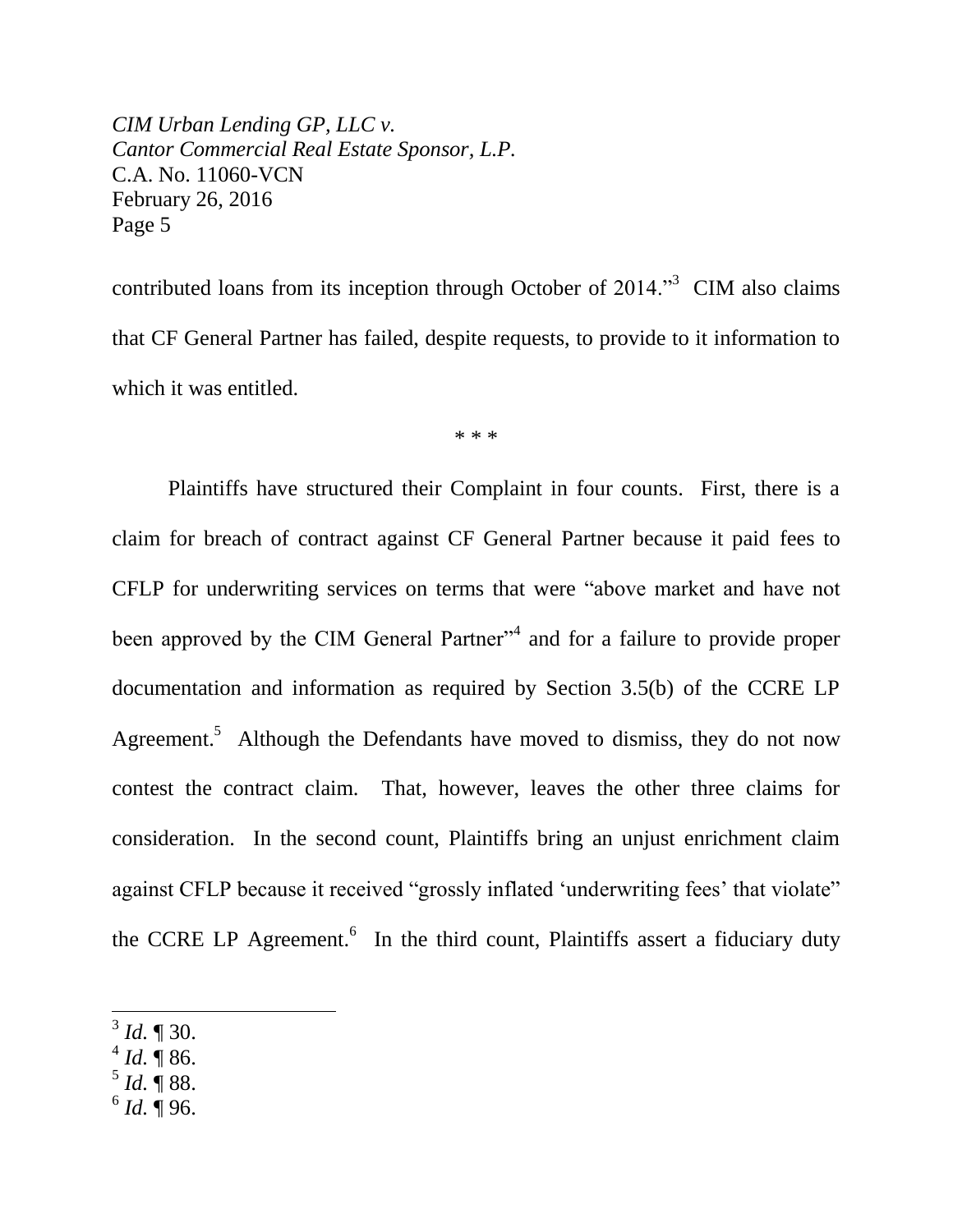claim against CF General Partner for, at least generally, the same conduct as amplified in the breach of contract allegations—that the underwriting fees that CF General Partner paid were above market and not approved by CIM.<sup>7</sup> Finally, in the fourth count, the Plaintiffs bring a claim against CFLP for aiding and abetting CF General Partner's breach of fiduciary duty because CFLP is said to have given "substantial assistance and encouragement to the CF General Partner" in breaching its fiduciary duties.<sup>8</sup> Defendants have moved to dismiss the last three counts for failure to state a claim upon which relief can be granted.

First, Plaintiffs' unjust enrichment claim against CFLP is based upon the same conduct as the breach of contract claim against CF General Partner. Indeed, in describing their unjust enrichment claim, the Plaintiffs refer to underwriting fees "that violate the  $[CCRE LP Agreement]$ ." When an unjust enrichment claim is based upon the same conduct upon which a breach of contract claim is based, "Delaware courts . . . have consistently refused to permit a claim for unjust enrichment when the alleged wrong arises from a relationship governed by

- 8 *Id.* ¶ 108.
- 9 *Id.* ¶ 96.

 $^{7}$  *Id.*  $\P$  101.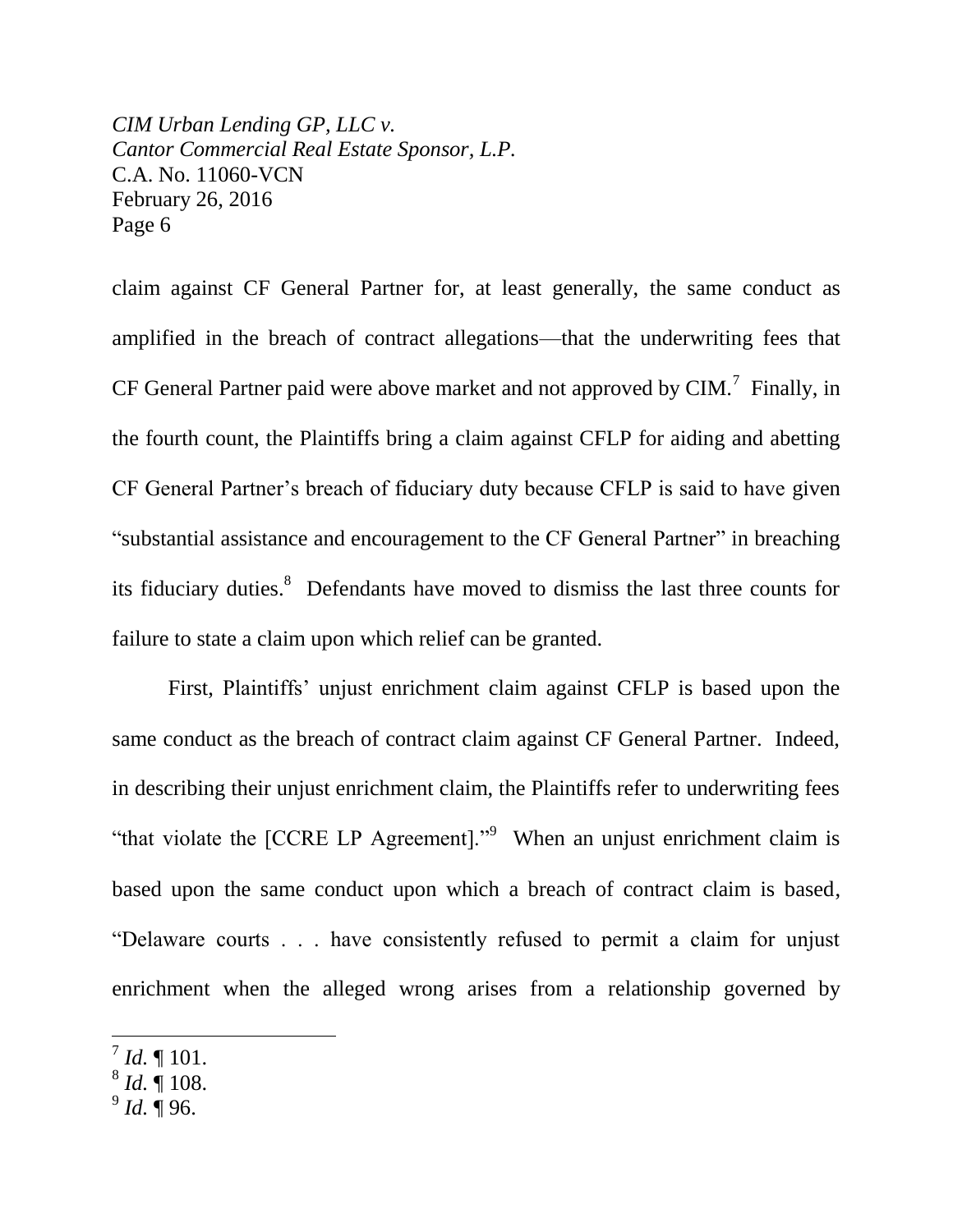$\overline{a}$ 

contract."<sup>10</sup> Moreover, when the standard is set by contract, "contractual remedies remain the sole remedies even if the claim of unjust enrichment is alleged against a party who is not a party to the contract."<sup>11</sup> Accordingly, Plaintiffs' claim for unjust enrichment does not survive the reasonable conceivability standard of Court of Chancery Rule  $12(b)(6)$ .<sup>12</sup>

Second, CF General Partner argues that Plaintiffs' fiduciary duty claim must be dismissed because it is duplicative of their contract claim. Here, the fiduciary duty claim exists in parallel with the contract claim. Plaintiffs' efforts to extend the scope of the fiduciary duty claim beyond the contract claim fail because any relief which they obtain would be the same under both theories and adding

<sup>10</sup> *Nemec v. Shrader*, 2009 WL 1204346, at \*6 (Del. Ch. Apr. 30, 2009), *aff'd*, 991 A.2d 1120 (Del. 2010).

<sup>&</sup>lt;sup>11</sup> *AM Gen. Hldgs. LLC v. Renco Gp., Inc.*, 2013 WL 5863010, at \*15 (Del. Ch. Oct. 31, 2013). A plaintiff "cannot use a claim for unjust enrichment to extend the obligations of a contract to [defendants] who are not parties to the contract." *Kuroda v. SPJS Hldgs., L.L.C.*, 971 A.2d 872, 892 (Del. Ch. 2009). *See also Veloric v. J.G. Wentworth, Inc.*, 2014 WL 4639217, at \*19–20 (Del. Ch. Sep. 18, 2014).

 $12$  In considering a motion to dismiss, the Court must accept the truth of Plaintiffs' allegations and may only dismiss the claim if it is not reasonably conceivable that Plaintiff could prevail. *See, e.g.*, *Cent. Mortg. Co. v. Morgan Stanley Mortg. Capital Hldgs. LLC*, 27 A.3d 531, 536 (Del. 2011).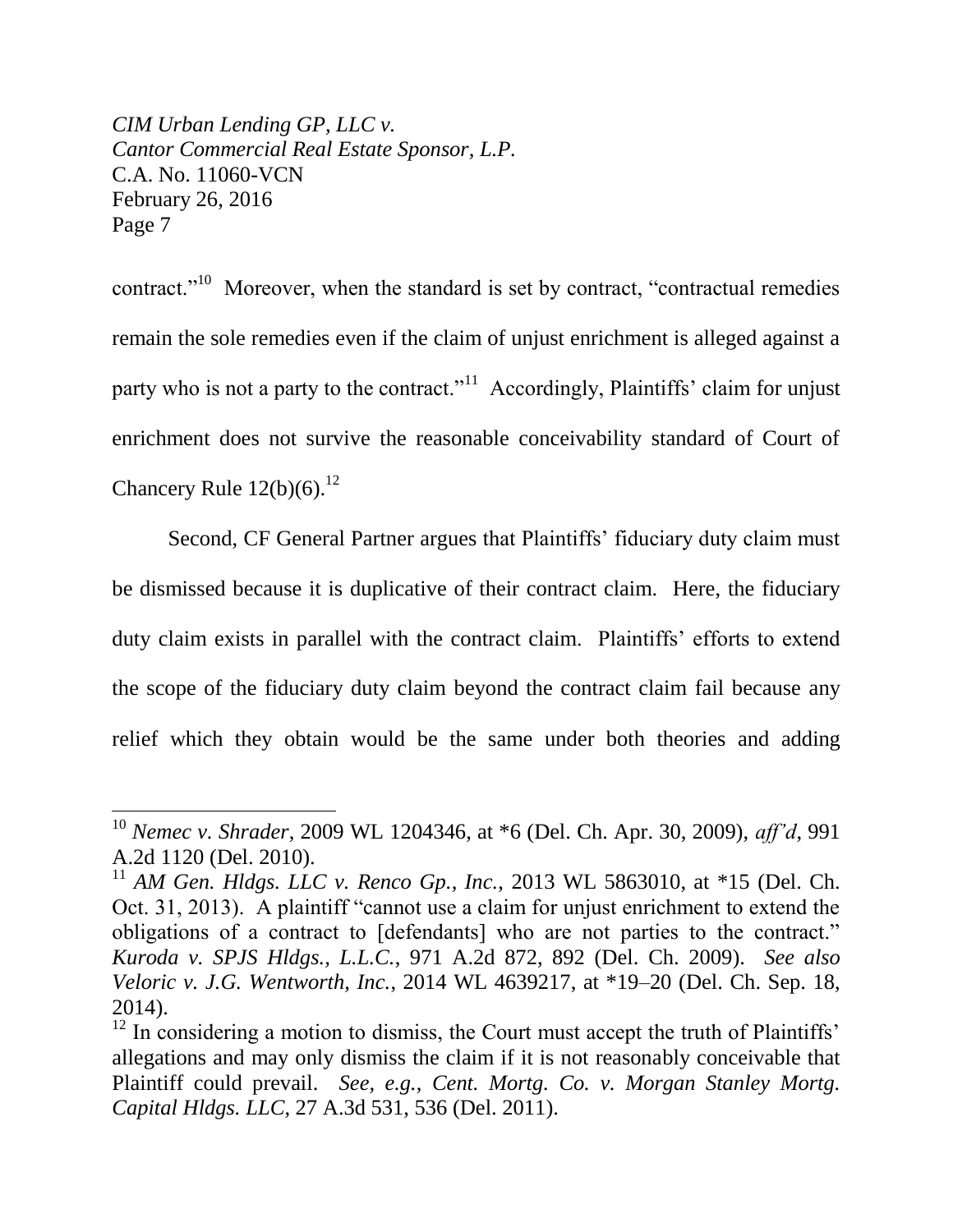$\overline{a}$ 

adjectives to a breach of contract claim does not change its fundamental nature. For example, if Defendants overcharge CCRE, recovery would be the same whether Defendants' conduct amounted to breach of contract, willful misconduct, or grossly negligent conduct. Delaware law "does not allow fiduciary duty claims to proceed in parallel with breach of contract claims unless" there is an "independent basis for the fiduciary duty claims apart from the contractual claims." $^{13}$  Plaintiffs' claims are defined by the CCRE LP Agreement. The fiduciary duty claim that they allege has no basis independent of their contract claim.

This treatment of corresponding fiduciary duty and contract claims reflects Delaware's perception that allowing "a fiduciary duty claim to coexist in parallel with [a contractual] claim, would undermine the primacy of contract law over fiduciary law in matters involving . . . contractual rights and obligations."<sup>14</sup> Indeed, here, the Plaintiffs' fiduciary duty claim depends upon the specific

<sup>&</sup>lt;sup>13</sup> *Renco Gp., Inc. v. MacAndrews AMG Hldgs. LLC*, 2015 WL 394011, at \*7 (Del. Ch. Jan. 29, 2015). *See also Blue Chip Capital Fund II Ltd. P'ship v. Tubergen*, 906 A.2d 827, 833 (Del. Ch. 2006).

<sup>14</sup> *Grayson v. Imagination Station, Inc.*, 2010 WL 3221951, at \*7 (Del. Ch. Aug. 16, 2010) (alterations in original) (internal quotation marks omitted).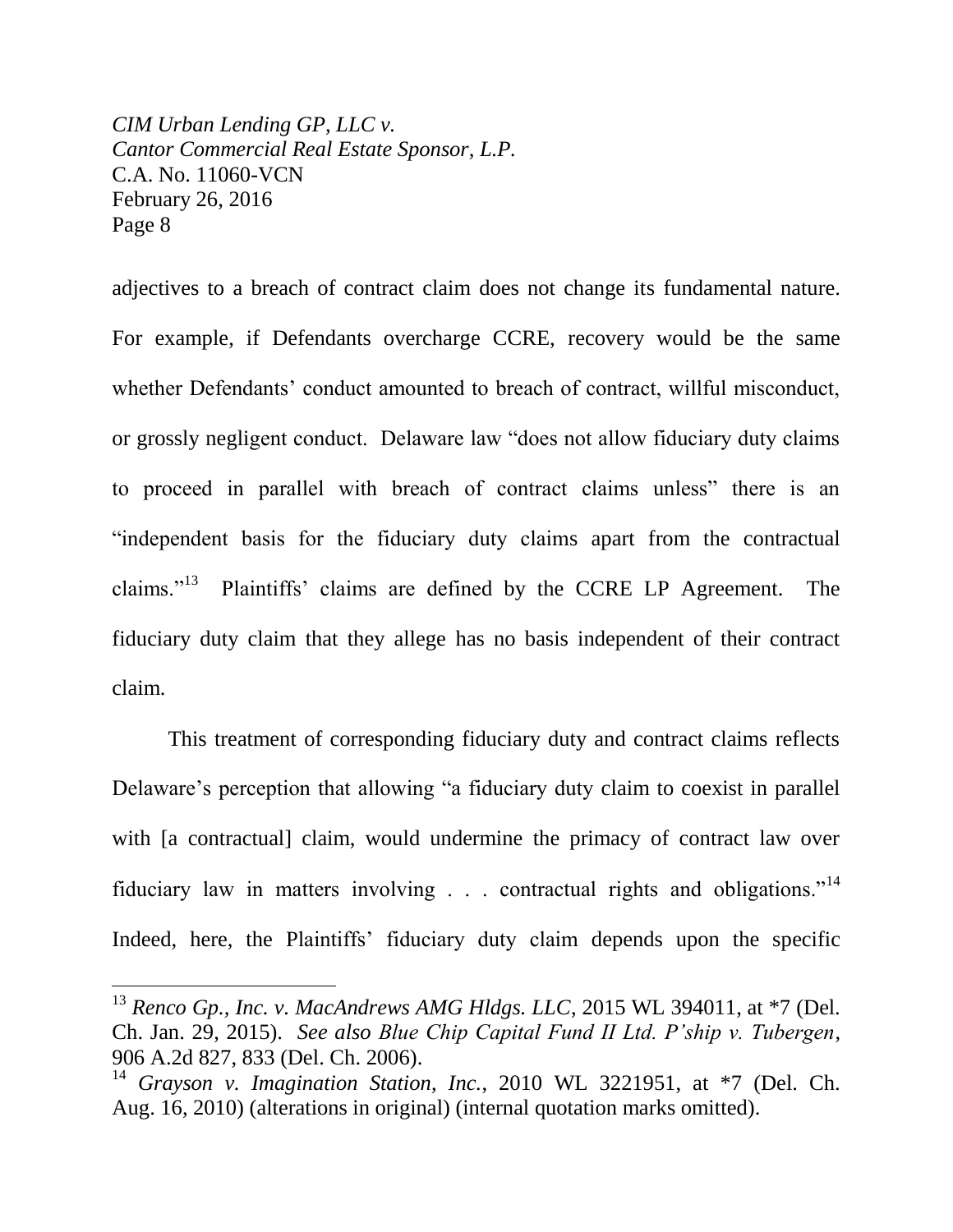$\overline{a}$ 

contractual agreement between Plaintiffs and CF General Partner. In sum, because the fiduciary duty claim duplicates the contract claim, it must give way to the contract claim. 15

Finally, Plaintiffs assert a claim against CFLP for aiding and abetting a breach of fiduciary duty by CF General Partner. With the dismissal of the fiduciary duty claim against CF General Partner, there is no "knowing participation in the [fiduciary duty] breach" by CFLP.<sup>16</sup> In short, because Plaintiffs have been unable to state a claim for breach of fiduciary duty, they have likewise not stated a claim for aiding and abetting the breach. Thus, Plaintiffs' aiding and abetting claim against CFLP is also dismissed.

<sup>&</sup>lt;sup>15</sup> With this conclusion, it is not necessary to address the question of whether CF General Partner owed any fiduciary duties. Section 10.1(a) of the CCRE LP Agreement provides that "to the extent that, at law or in equity, [CF General Partner] has duties (including fiduciary duties) and liabilities relating thereto . . . such duties are hereby replaced by the standards and duties set forth [elsewhere in the CCRE LP Agreement]." Thus, the fiduciary duties which might otherwise have burdened CF General Partner have been replaced by a contractual standard that uses language that accurately describes fiduciary duties. In this context, however, any liability which might be charged to CF General Partner is in the nature of contract, not in the nature of common law fiduciary duty.

<sup>16</sup> *See, e.g.*, *Wallace v. Wood*, 752 A.2d 1175, 1184 (Del. Ch. 1999).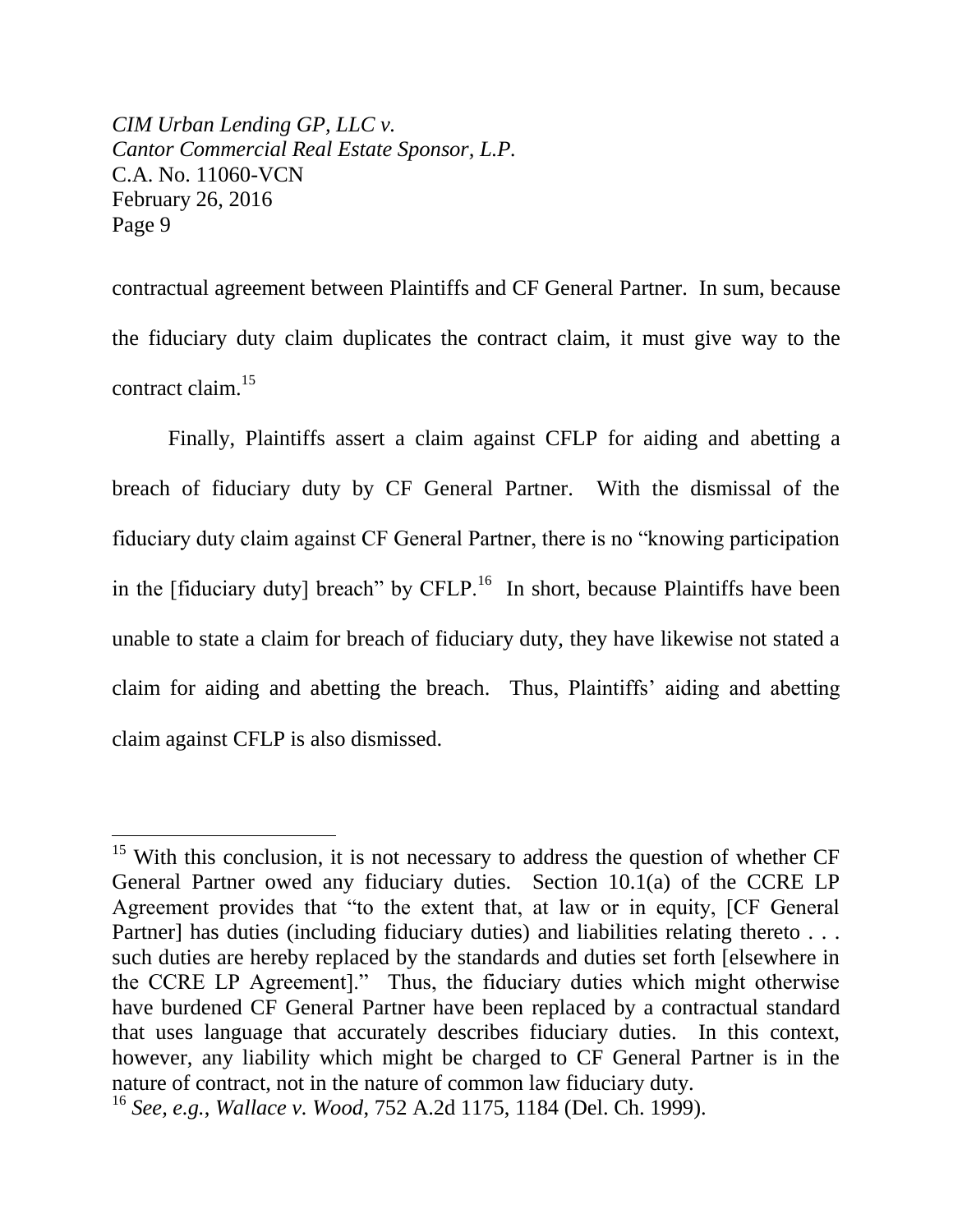Accordingly, the Defendants' Motion to Dismiss Counts II–IV of the Verified Complaint is granted.

\* \* \*

CIM has moved to compel discovery. Specifically, it seeks an order requiring the Defendants (i) to respond in full to Document Request No. 17 and Interrogatory Nos. 32 and 33; (2) to provide information responsive to Interrogatory No. 6 on a transaction-by-transaction basis with respect to CCRE securitizations; and (3) to produce documents responsive to Plaintiffs' First Request for Production of Documents and Plaintiffs' First Set of Interrogatories.

Discovery, to an extent, is ongoing, and CF General Partner and CFLP have produced a significant number of documents since the motion to compel was filed, and there is no current need to address the status of the production of documents generally.<sup>17</sup> That leaves Request for Production No. 17, and Interrogatory Nos. 6, 32, and 33.

The Court will address the issues in the order presented by the parties at oral argument. The first involves Interrogatory 6 and its request for information about

<sup>&</sup>lt;sup>17</sup> Tr. of Oral Arg. (Dec. 7, 2015) ("Tr.") 30–31.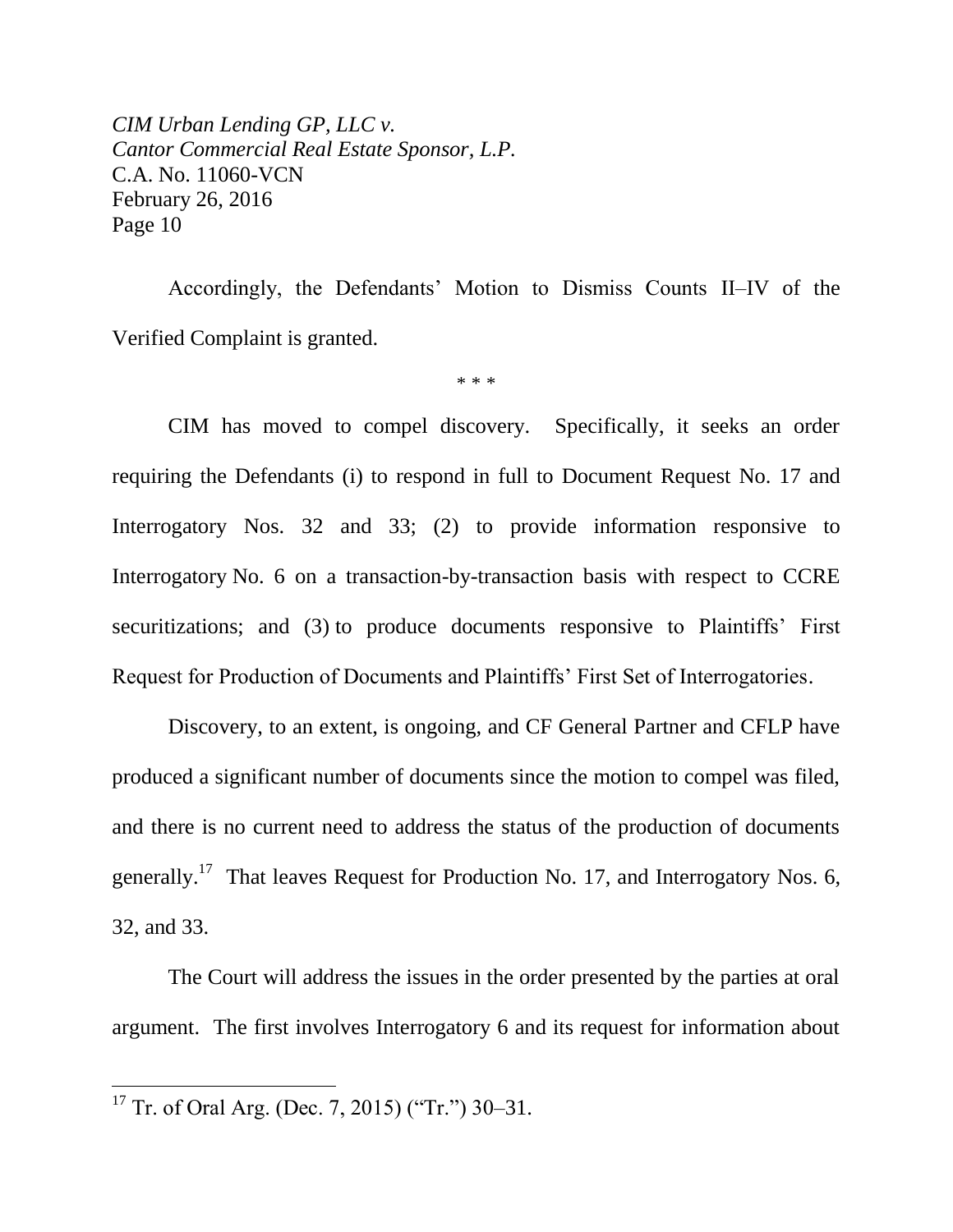the services provided by CF  $\&$  Co., a CFLP affiliate, in connection with the CCRE securitizations. Defendants have proposed an approach to provide the requested information.<sup>18</sup> At issue is not only the scope of the discovery request, but also the "granularity" of the response. Although leaving discovery matters in a state of limbo is not typically desirable, the most reasonable approach here would be to allow the Defendants to carry out their commitment and then afford CIM a chance to review the discovery which it receives.<sup>19</sup> At that point, the lines of disagreement should be more readily identified.

The other major topic of disagreement involves benefits accruing to CF  $\&$ Co. that are tied to CCRE. Document Request No. 17 and Interrogatory Nos. 32 and 33 all touch upon how broadly CIM should inquire into benefits that CF & Co. may obtain because of its relationship with CCRE. For example, there is

 $18$  Tr. 39–43.

 $19$  Plaintiffs worry, not without cause, that the plan set forth by Defendants may turn out not to be effective. *See* Tr. 55. That, however, is a question better answered after Defendants have carried out their proposal. Similarly, it may be that Plaintiffs are correct, Tr. 58–59, that it will be necessary for Defendants to provide information on a securitization-by-securitization basis. However, Defendants have committed to providing a response to Interrogatory No. 6 on a securitization-by-securitization basis. Tr. 59–60. Whether that turns out to be sufficient or not remains to be seen.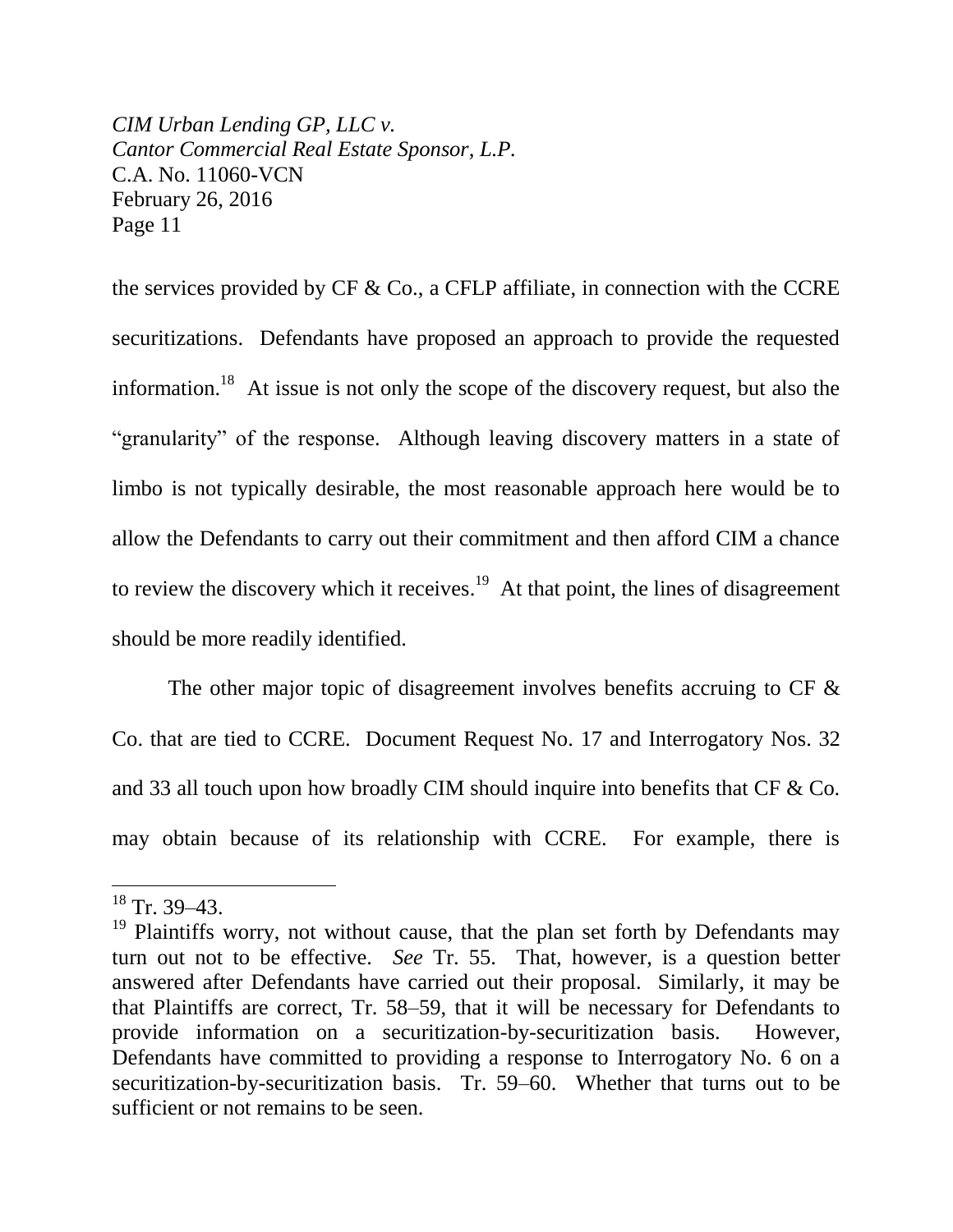$\overline{a}$ 

secondary trading, but the secondary trading that CF & Co. performs has nothing to do with the CCRE LP Agreement and its compensation provisions which are put at issue by the Complaint.<sup>20</sup> It may turn out that this type of discovery becomes necessary based on how the Defendants pursue their counterclaims,  $2^1$  but this additional discovery cannot be said at this point to be fairly related to what this case is about. $22$ 

There are a few other sources of income to CFLP or its affiliates that may be attributed to CCRE. For example, there is an equity stake (and a carried interest or promote) and a support services component. Support services, a separate aspect of

<sup>&</sup>lt;sup>20</sup> CF & Co. trades in the secondary market for its own account and uses its own capital. CCRE is not a party to these trades. Indeed, CCRE is not involved in the secondary trading process. More to the point, CCRE has no obligation to provide compensation for those services.

<sup>&</sup>lt;sup>21</sup> Plaintiffs understandably are skeptical about Defendants' representations with respect to certain claims that may lurk in the counterclaims or whether they are part of the factual narrative. *See, e.g.*, Tr. 55–56. If Plaintiffs turn out to be correct, then discovery and these certain additional topics may well become unavoidable.

 $22$  Defendants have committed that they are not putting the secondary trading business at issue with respect to justifying the fees that were charged for the securitization work. Tr. 46–47. The perception of the scope of the dispute among the parties will likely evolve, and the appropriateness of this discovery may become more apparent later.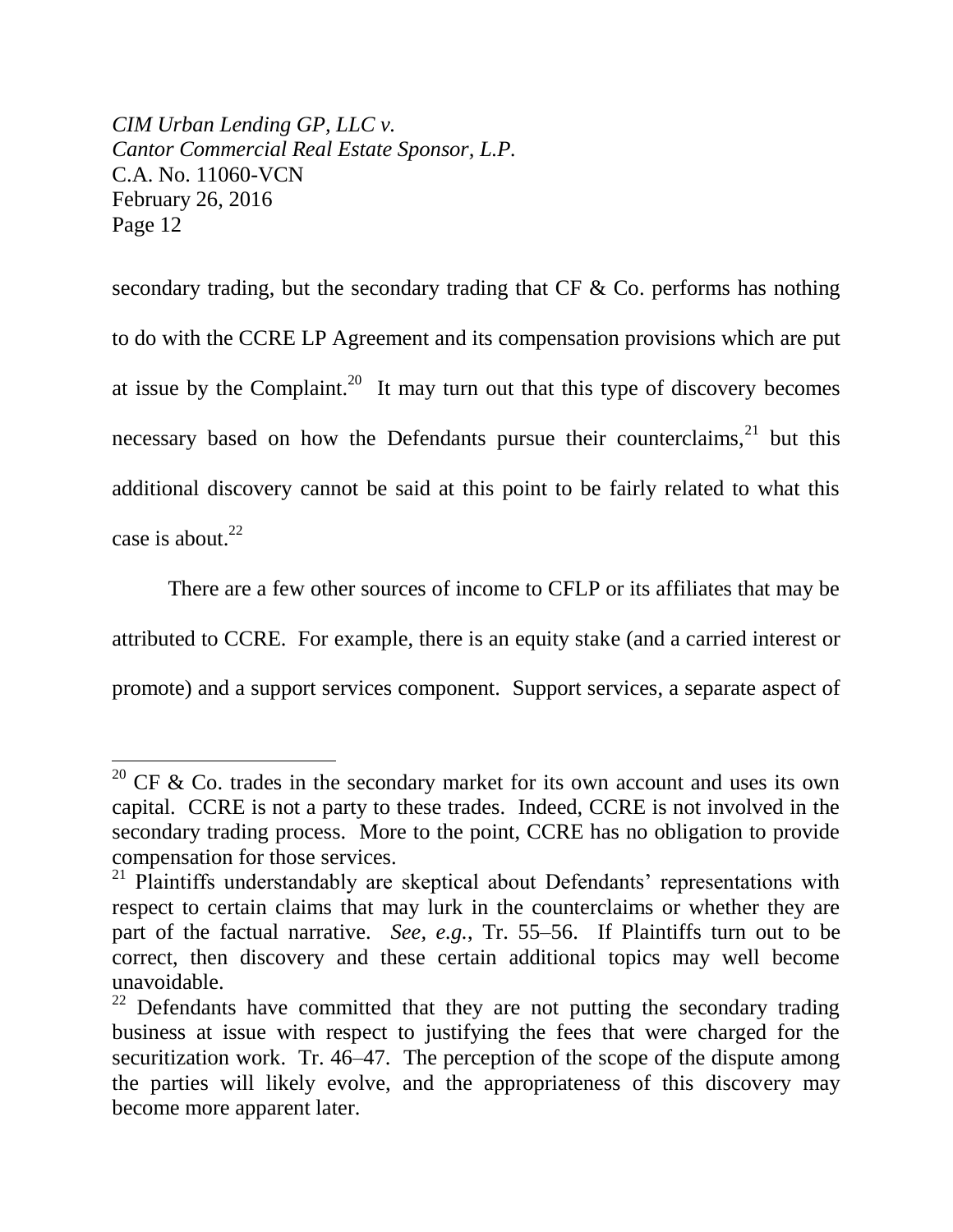$\overline{a}$ 

the relationship, are governed by a different section of the CCRE LP Agreement, Section 9.8(a).

The third source of financial interrelatedness is the topic of this dispute and involves the underwriting and financial advisory services addressed in Section 9.8(b) of the CCRE LP Agreement. Discovery into these benefits is appropriate, but discovery into the other potential benefits is not.<sup>23</sup> The Court must focus on what the contract provides in terms of how CCRE relates to CFLP and its affiliates for the provision of various services. The profits or benefits that CFLP and its affiliates may draw from a relationship with CCRE, other than those related to the specific allegations in the Complaint, are simply not material or likely to lead to the discovery of admissible evidence. That CFLP and its affiliates may profit from the relationship with CCRE does not inform the question of whether the fees charged for the work covered by Section 9.8(b) of the CCRE LP Agreement is reasonable or unreasonable, cheap or expensive. $24$ In short,

 $23$  Again, this conclusion is based upon the Court's current understanding of the nature of the dispute. *See supra* notes 20–22.

 $24$  In addition, to the extent there is a debate about intercompany payments, that issue does not seem to be fairly raised in the Complaint.